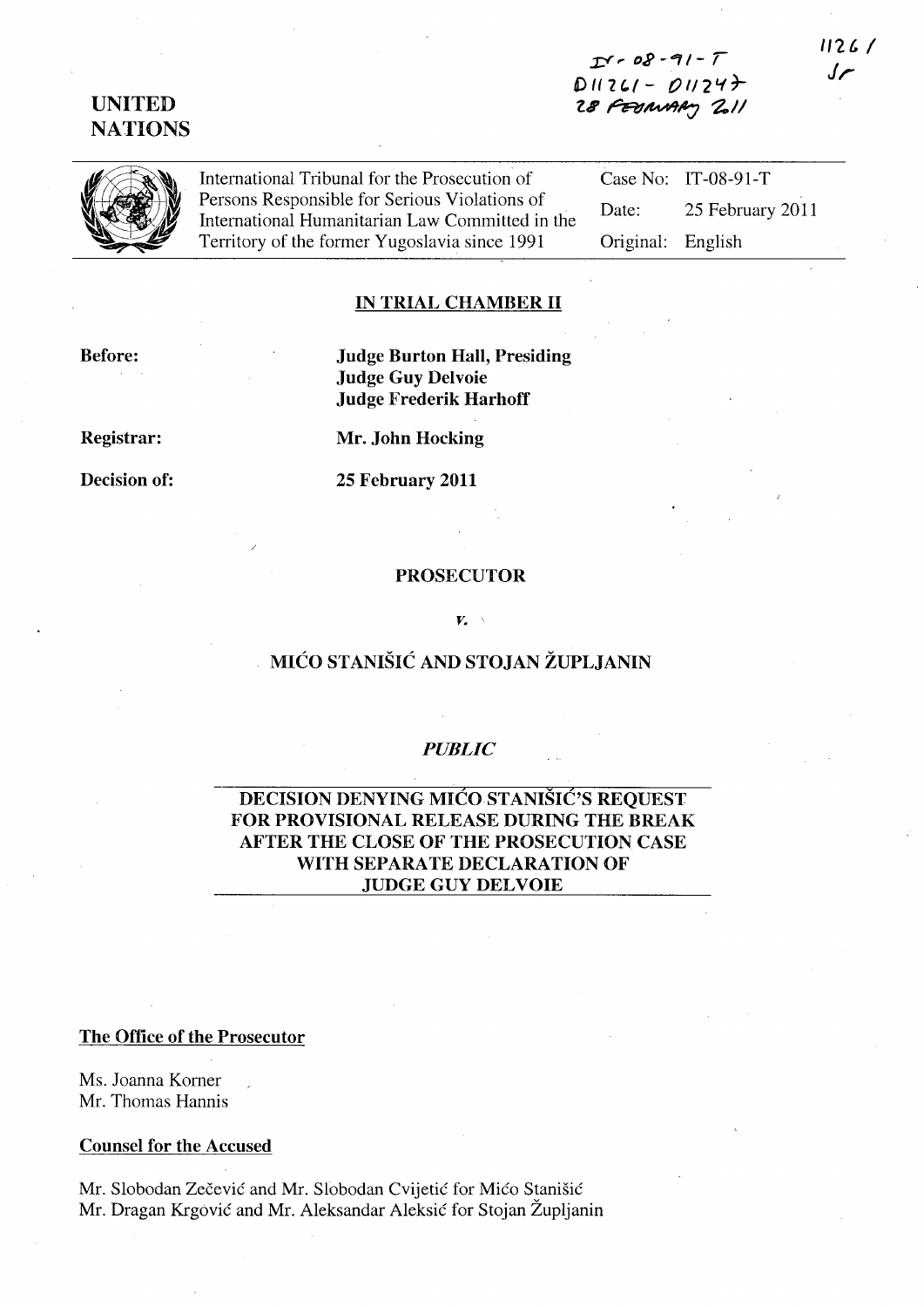**1. TRIAL CHAMBER 11** ("Trial Chamber") of the International Tribunal for the Prosecution of Persons Responsible for Serious Violations of International Humanitarian Law Committed in the Territory of the former Yugoslavia since 1991 ("Tribunal") is seised of "Mr. Stanišić's motion for provisional release during upcoming break in trial proceedings", filed on 26 January 2011 with confidential annexes ("Motion"). The Prosecution responded on 2 February 2011 ("Response").<sup>1</sup> On 4 February 2011, the Defence of Mico Stanisic ("Defence") filed a reply ("Reply")? On 7 February 2011, the Defence filed the guarantee from the government of Serbia ("Serbia")<sup>3</sup> and on 8 February 2011, the government of the Kingdom of the Netherlands ("the Netherlands") filed a correspondence on the request for provisional release.<sup>4</sup>

## **I. SUBMISSIONS**

### 1. Motion

2. The Defence requests that Mico Stanisic be granted "temporary provisional release" from 1 February to 17 March 2011, on the same terms and conditions under which he has previously been released or under such conditions as the Trial Chamber deems appropriate to impose pursuant to Rule  $65(C)$  of the Rules of Procedure and Evidence of the Tribunal ("Rules").<sup>5</sup>

3. The Defence submits that Mico Stanisic surrendered voluntarily to the Tribunal within four days of being formally notified of the indictment; voluntarily co-operated with the Prosecution; has always behaved respectfully towards the Trial Chamber; has always been in compliance with the terms and conditions of his provisional release, including any variation to those tenns and conditions; and poses no risk of flight, nor any danger to any victim, witness or other person.<sup>6</sup>

4. The Defence further submits that Mico Stanistic's defence team will be in Belgrade "preparing the Rule 65 *ter(G)* brief and actively preparing for the defence case during the upcoming break in trial proceedings."<sup>7</sup> It asserts that "direct and continuous cooperation between Mr. Stanišić and his Defence team is indispensable for the team's planned work activities and would considerably enhance its future performance" and that Mico Stanišic's presence in Belgrade would

 $<sup>5</sup>$  Motion, paras 1-2, 11.</sup>

<sup>&</sup>lt;sup>1</sup> Prosecution's response to Mr. Stanisic's motion for provisional release during the upcoming break in trial proceedings, 2 Feb 2011. The response was filed pursuant to the Trial Chamber's order for an expedited response, hearing, 27 Jan 2011, T. 19280.

Application for leave to file a reply and reply to the Prosecution's response to Mr. Stanistic's motion for provisional release during the upcoming break in trial proceedings, 4 Feb 2011.

Supplement to Mr. Stanišić's motion for provisional release during the upcoming break in trial proceedings, 7 Feb 2011, filed publically with confidential Annex A.

Correspondence from Host Country, 8 Feb 2011 (confidential).

*<sup>6</sup> Id.,* para. 9. <sup>7</sup>*Ibid.*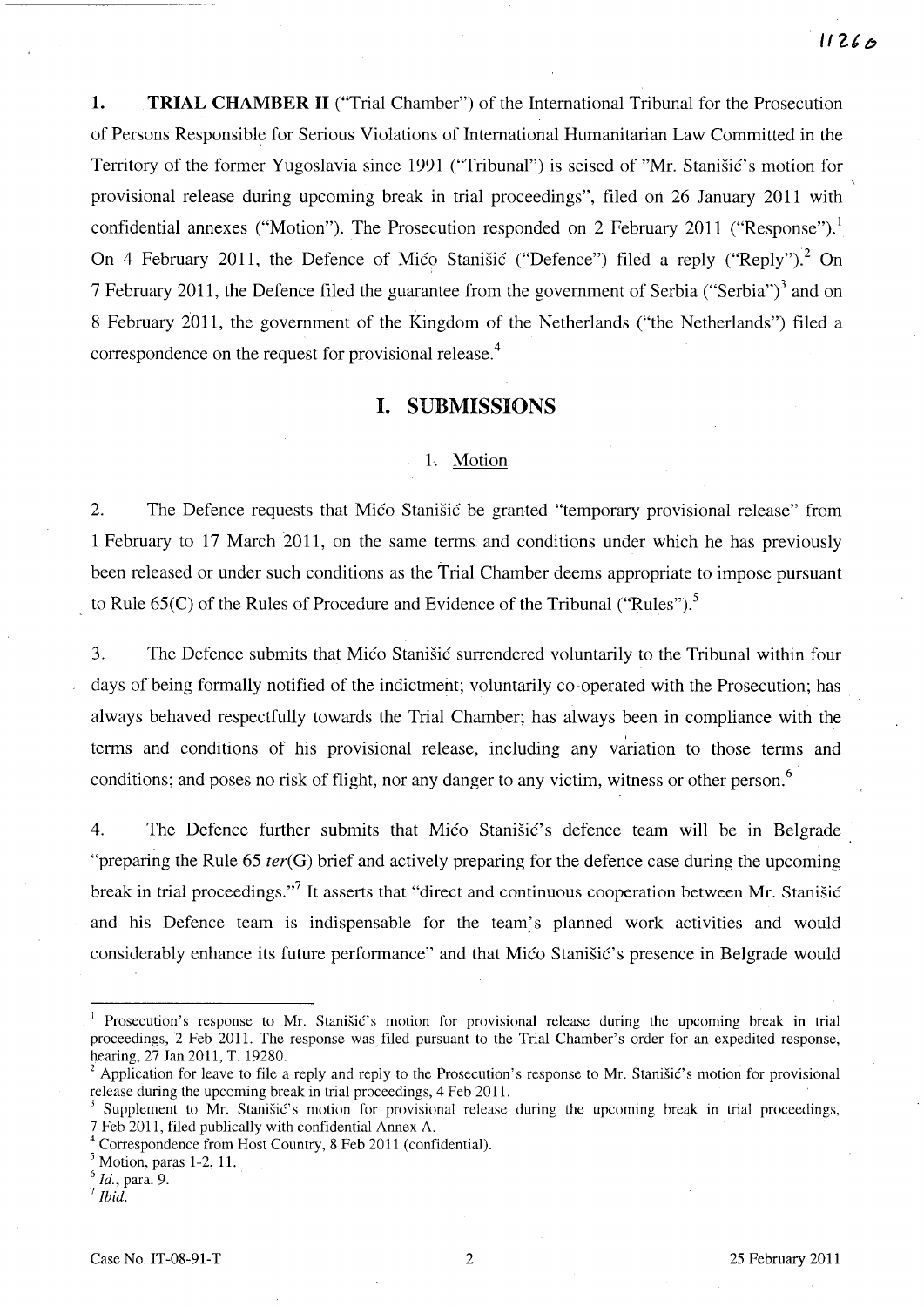therefore be "important to the logical and efficient preparation for the resumption of trial proceedings".<sup>8</sup> The Defence submits that the Trial Chamber "must use its power of discretion to uphold fairness and the interests of justice" and should do so "in a compassionate and reasonable manner".<sup>9</sup>

### 2. Response

5. The Prosecution argues that the Trial Chamber must deny the Motion as a matter of law because Mico Stanisic has failed to provide any humanitarian grounds for provisional release, as required by settled jurisprudence.<sup>10</sup> In support of this argument, the Prosecution cites an Appeals Chamber decision in the *Prlic* case which states that "an application for provisional release brought at a late stage of proceedings, and in particular after the close of the the Prosecution case, will only be granted when serious and sufficiently compelling humanitarian reasons exist."<sup>11</sup> It also cites a recent decision in the Perišić case in which the Trial Chamber ruled that, according to the jurisprudence of the Appeals Chamber, "in the absence of [...] humanitarian grounds the Trial Chamber is deprived of any discretionary power [to grant provisional release] when proceedings reach an advanced stage".<sup>12</sup>

6. The Prosecution submits that the fact that Mico Stanisic did not move for a judgement of acquittal pursuant to Rule 98 *his* "has no impact on [his] need to establish serious and sufficiently compelling humanitarian grounds for his provisional release".<sup>13</sup> It concludes that that the Motion "is devoid of any humanitarian grounds that would justify [Stanišić's] provisional release at this juncture in the case [and accordingly submits] that the Trial Chamber must deny his request for provisional release" absent any subsequent submission providing "sufficiently compelling humanitarian grounds for his release. $14$ 

### 3. Reply

7. The Defence requests leave to file a reply and submits that "[d]ecisions on motions for provisional release are fact intensive and cases must be considered on an individual basis in the

<sup>14</sup> Response, para. 8.

<sup>8</sup>*Ibid.* 

*<sup>9</sup> Id.,* para. 10.

 $\frac{10}{10}$  Response, paras 2-5, 8-9.

<sup>&</sup>lt;sup>11</sup> Id., para. 3, citing *Prosecutor v. Prlić, et al.*, Case No. IT-04-74-AR65.7, Decision on "Prosecution's appeal from décision relative à la demande de mise en liberté provisoire de l'Accusé Petkovic dated 31 March 2008", 21 Apr 2008 *("Prlit<* 21 April 2008 Decision"), para. 17.

<sup>12</sup> Response, paras 6-7, citing *Prosecutor v. Peri§ic,* Case No. IT-04-81-T, Public redacted version of decision on Mr. Perišić's motion for provisional release during the summer recess, 15 Jul 2010 *("Perišić* July 2010 Decision"), a

 $^{13}$  $^{13}$ ara. 16.<br>*Id.*, para. 6, referring, *inter alia,* to *Perišić* July 2010 Decision, para. 16.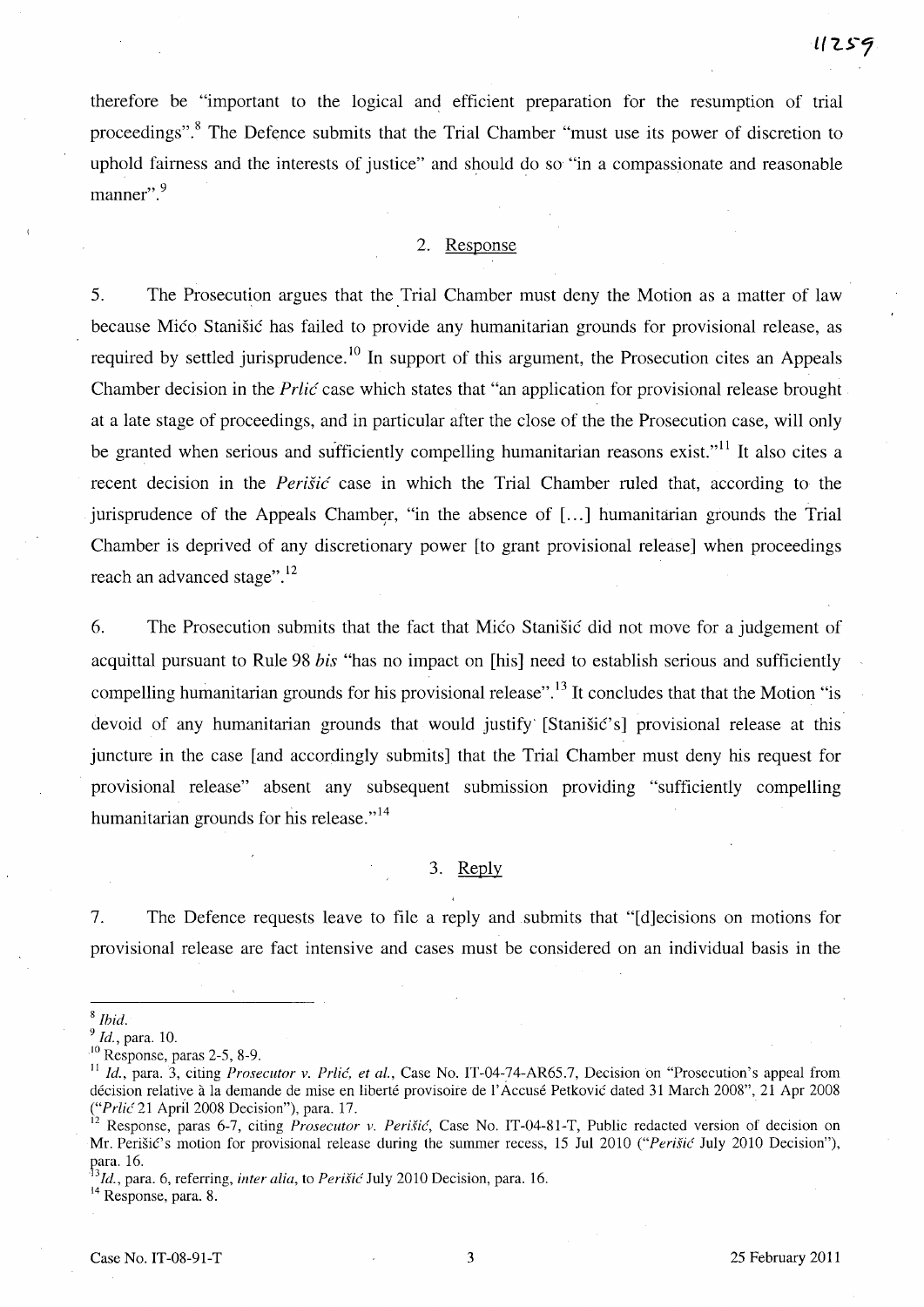light of the particular circumstances of the accused. $n^{15}$  In this case, the Defence submits, "circumstances [...] warrant the granting of provisional release."<sup>16</sup> In support of its position, the Defence argues, first, that a Trial Chamber may order provisional release when the applicant satisfies the provisions of Rule 65, and secondly, cites a decision in which the Appeals Chamber states that the Trial Chamber "should" grant provisional release "when serious and sufficiently compelling humanitarian reasons exist".<sup>17</sup>

8. Furthermore, the Defence submits that the fact that the Prosecution has closed its case and the fact that Mico Stanisic made no application pursuant to Rule 98 *his* "should have no adverse impact upon Mr. Stanisic's request for provisional release."<sup>18</sup> It notes that Mico Stanišic was recently granted provisional release during the last winter recess, "very late in the Prosecution Case" and that only five witnesses have testified since then.<sup>19</sup>

9. Finally, the Defence submits that "provisional release may be granted at a 'late stage of proceedings' as a matter of judicial discretion in the light of the particular circumstances of the individual accused" and jurisprudence "does not preclude the Trial Chamber from granting Mr. Stanisic provisional release during the upcoming break in trial proceedings".  $^{20}$ 

# 4. Other filings

10. The guarantee from Serbia provides, *inter alia,* that Serbia "undertakes, in the event that the [Trial Chamber] grants provisional release to [ ... ] Mico Stanisic, to comply with all orders issued of the [...] Trial Chamber so that the accused is able to appear before the [...] Tribunal at any time".<sup>21</sup>

11. The Netherlands, the host state, filed a communication on 8 February 2011, wherein it states that it has no objection to the request for provisional release.<sup>22</sup>

<sup>18</sup>*Ibid.* 

<sup>&</sup>lt;sup>15</sup> Reply, paras 1-2.

<sup>16</sup>*Id.,* para. 2.

<sup>&</sup>lt;sup>17</sup> Reply, para. 4, citing *Prosecutor v. Popović et al.*, Case No. IT-05-88-AR65.10, Decision on Radivoje Miletić's appeal against decision on Miletić's motion for provisional release, 19 Nov 2009 *(Miletić 19 November 2009* Decision"), public redacted version, para. 7.

<sup>&</sup>lt;sup>19</sup> Reply, paras 1, 3,6.

<sup>20</sup>*Id.,* paras 4-5.

<sup>&</sup>lt;sup>21</sup> Supplement to Mr. Stanišić's motion for provisional release during the upcoming break in trial proceedings, 7 Feb 2011, Annex A.

<sup>&</sup>lt;sup>22</sup> Correspondence from Host Country, 8 Feb 2011.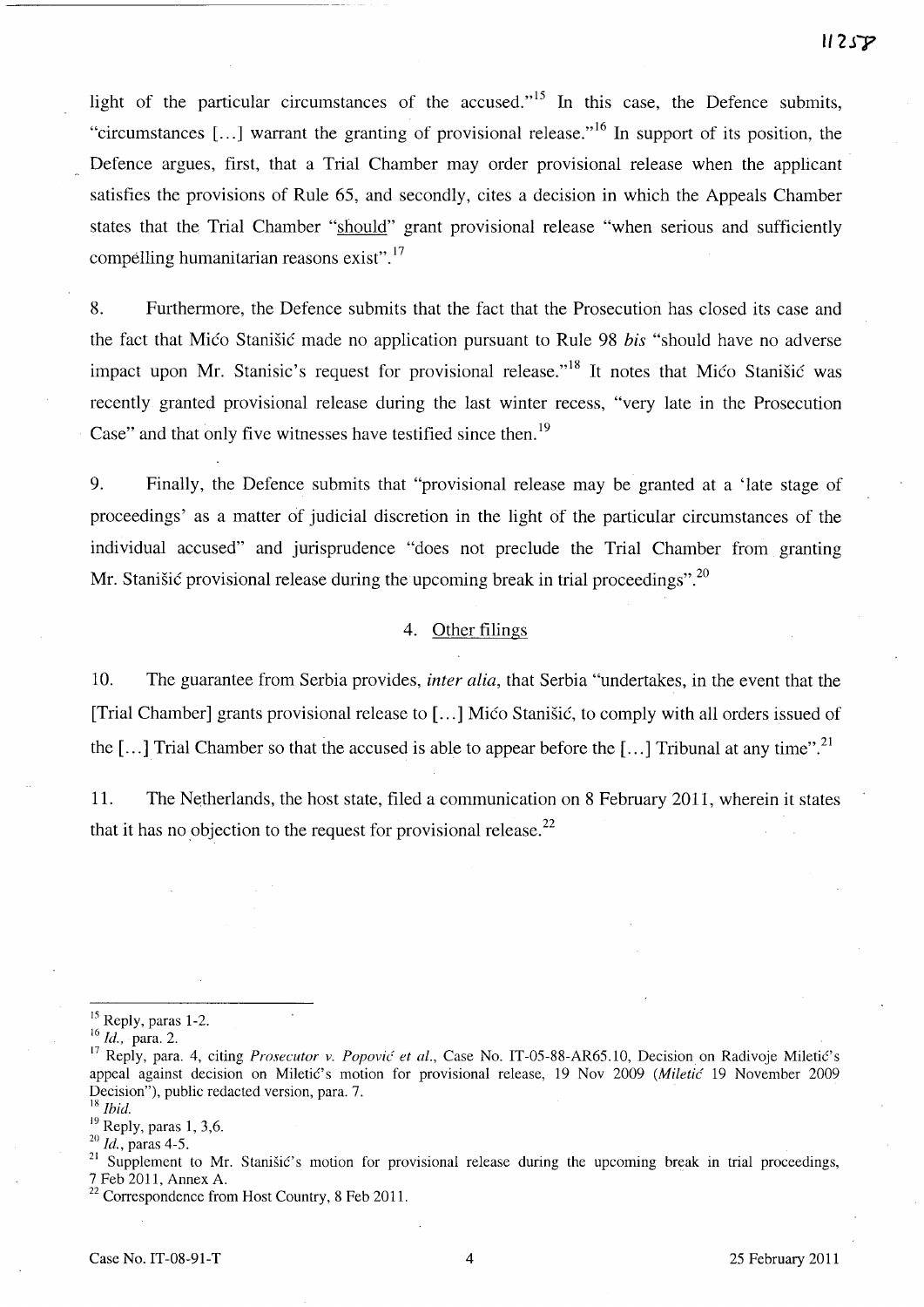# **11. LAW AND DISCUSSION**

## **A. Rule 6S(B)**

12. Pursuant to Rule 65(B), the Trial Chamber may order provisional release if it is satisfied that the accused will appear for trial and, if released, will not pose a danger to any victim, witness or other person and that the Trial Chamber may impose such conditions upon the release of the accused as it may determine appropriate.

13. When deciding on a request for provisional release, a Trial Chamber must address all relevant factors which a reasonable Trial Chamber would have been expected to take into account before coming to a decision and must include a reasoned opinion indicating its view on those relevant factors.<sup>23</sup> The determination of what constitutes "relevant factors" as well as the weight to be attributed to them depends upon the particular circumstances of each case given that "decisions on motions for provisional release are fact intensive, and cases are considered on an individual basis in light of the particular circumstances of the individual accused".<sup>24</sup>

### **B. Humanitarian grounds**

#### 1. Development of Rule  $65(B)$  and jurisprudence

14. The Trial Chamber notes that since 2008, the Appeals Chamber has read an additional requirement of "sufficiently compelling humanitarian grounds" into the law of provisional release when the proceedings against an accused are at an advanced stage.<sup>25</sup>

15. It appears to the Trial Chamber that this requirement evokes the standard of "exceptional circumstances" that was removed from Rule  $65(B)$  in November 1999.<sup>26</sup> For provisional release to

<sup>&</sup>lt;sup>23</sup> Prosecutor v. Popović et al., IT-05-88-AR65.4-6, Decision on consolidated appeal against decision on Borovčanin's motion for a custodial visit and decisions on Gvero's and Miletic's motions for provisional release during the break in the proceedings, 15 May 2008 *("Popović* 15 May 2008 Decision"), para. 6; Prosecutor v. *Prlić et al.*, IT-04-74-AR65.5, Decision on Prosecution's consolidated appeal against decisions to provisionally release the Accused Prlić, Stojić, Praljak, Petković and Ćorić, 11 Mar 2008 *("Prlić* 11 March 2008 Decision"), para. 7. *24 Ibid.* 

<sup>25</sup> See, for example, *Miletic.{* Decision of 19 November 2009, para. 9; *Prosecutor* v. *Gotovina et aI.,* Case No. IT-06-90- AR65.3, Decision on Ivan Cermak's appeal against decision on his motion for provisional release, filed confidentially on 3 Aug 2009 *("Cermak* 3 August 2009 Decision") para. 6; *Prosecutor* v. *Prlic et aI.,* IT-04-74-AR65.11, Decision on Pra1jak's appeal of the Trial Chamber's 2 December 200S decision on provisional release, 17 Dec 200S *("Praljak* 17 December 2008 Decision"), para. 15; *Popović* 15 May 2008 Decision, para. 24; *Prosecutor v. Prlić et. al.*, Case No. IT-04-74-AR65.8, Decision on "Prosecution's appeal from Décision relative à la demande de mise en liberté provisoire de l'accuse Prlic dated 7 April 200S", 25 Apr 200S *("Prlic* 25 April 200S Decision"), para. 16; *Prlic* 21 April 200S Decision, para. 17.

<sup>26</sup> See *Popovic* 15 May 200S Decision, Partially dissenting opinion of Judge Giiney, para. 6 and Partially dissenting opinion of Judge Liu, paras 2-3; *Prosecutor* v. *Prlic et. aI.,* Case No. IT-04-74-AR65.9, Decision on "Prosecution's appeal from décision relative à la demande de mise en liberté provisoire de l'accusé Stojic dated 8 April 2008", 29 Apr 200S *("Stojic* 29 April 200S Decision"), Partly dissenting opinion of Judge Gtiney, para. 5; *Prlic* 25 April 200S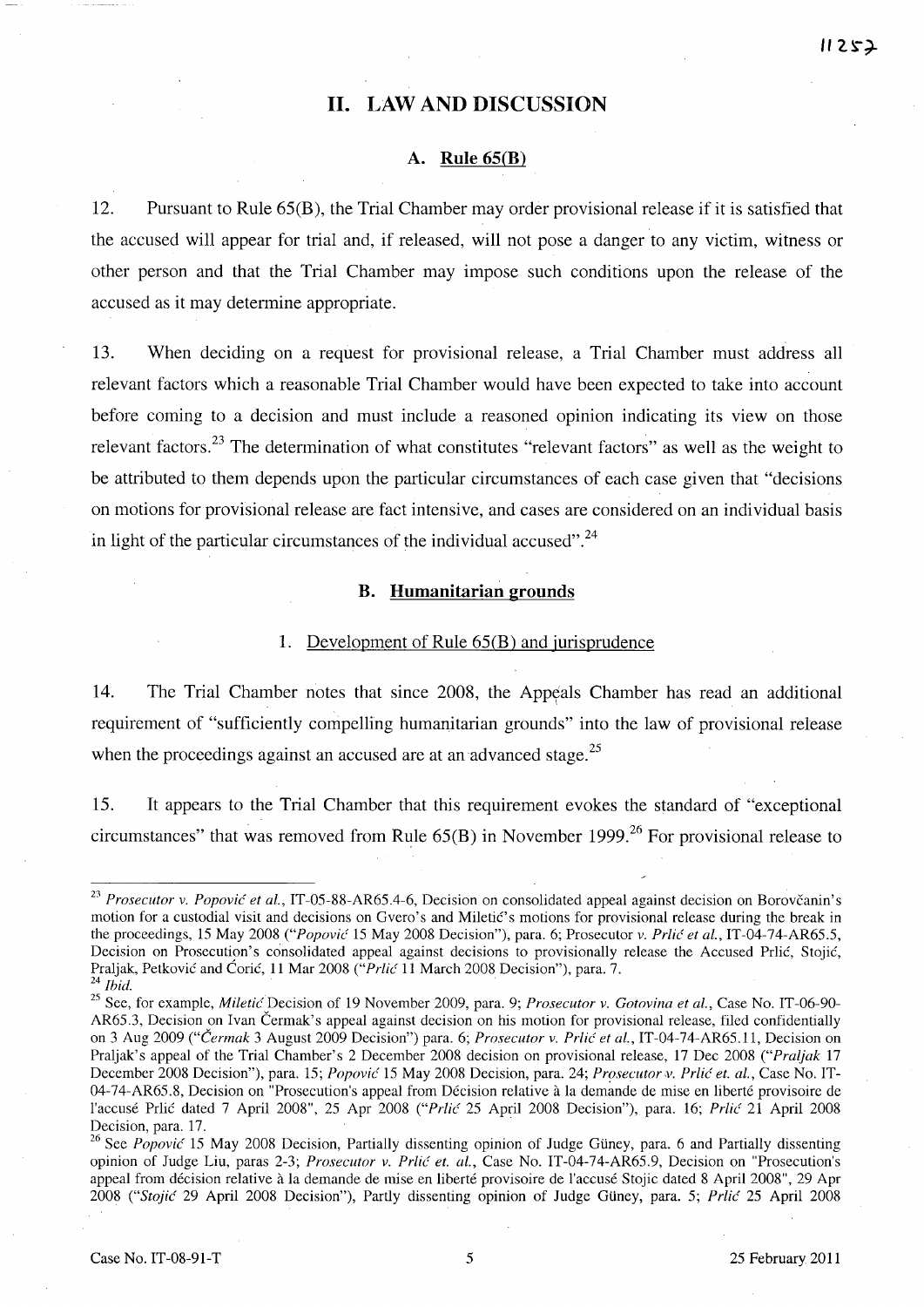be considered, an accused had to make a showing of "exceptional circumstances" in addition to satisfying the Trial Chamber that he or she was not a flight risk or a danger to any victim, witness or other person.<sup>27</sup>

16. Due to the November 1999 amendment, the criteria for provisional release for an accused awaiting or in trial were modified- the subjective test that needed to be met was the two-pronged test of not being a flight risk or a threat to any victim, witness or other person.<sup>28</sup>

17. It is noteworthy that the *Prlic* 11 March 2008 Decision, in which the Appeals Chamber first held that the humanitarian reasons brought forward by the accused were not "sufficiently" compelling", was a decision which repeatedly emphasized the specific circumstances "in this case [and] in the present context of the proceedings".<sup>29</sup> The Appeals Chamber ruled on a discrete submission on humanitarian grounds made by the accused in that case. This 'Trial Chamber's reading of this *Prlic* 11 March 2008 Decision leads it to question whether the Appeals Chamber intended to add a new requirement to Rule 65(B), because in this Trial Chamber's view, the "sufficiently compelling humanitarian grounds" standard was not a mandatory objective test that Trial Chambers had to follow after a Rule 98 *bis* decision was rendered.<sup>30</sup>

18. The Trial Chamber notes in this context that post-2008 Appeals Chamber decisions do not contain references to the International Covenant on Civil and Political Rights ("ICCPR") and the European Convention for the Protection of Human Rights and Fundamental Freedoms ("ECHR"),<sup>31</sup> or to the principle of presumption of innocence but, instead, emphasize policy considerations, such as the perception of the Tribunal and its work in the former Yugoslavia, particularly by the victims of the crimes charged.32 In a 2005 decision, the Appeals Chamber stated *obiter* that it was not persuaded that decisions to provisionally release accused persons "would affect the confidence of

<sup>32</sup>*Prlic* 21 April 2008 Decision, para. 17.

Decision, Partly dissenting opinion of Judge Giiney, para. 5. Up to November 1999, Rule 65(B) read as follows: "Release may be ordered by a Trial Chamber only in exceptional circumstances, after hearing the host country and only if it is satisfied that the accused will appear for trial and, if released, will not pose a danger to any victim, witness or other person." At the Twenty-First Plenary Session, the Rule was amended and the words "only in exceptional circumstances" were dropped. See Rules of Proscedure and Evidence, IT/32/Rev.2, 17 Nov 1999. The Rule was further amended on 30 January 1995, IT/32/REV.3 and on 13 December 2001, IT/32/REV.22.

<sup>27</sup>*Prosecutor v. Kupre§kic et. al.,* Case No.: IT-95-16-AR65.4, Decision on application for leave to ppeal, 1 Dec 1999, p. 2; *Prosecutor v. Kupreškić et. al.*, Case No.: IT-95-16-AR65, Decision on application for leave to appeal, 18 Aug 1999, p. 3.

<sup>&</sup>lt;sup>28</sup> The rule also requires hearing the host state and the state to which the accused is to be released but these are objective tests which do not affect the analysis here.

*<sup>29</sup> Prlic* 11 March 2008 Decision, paras 19-2l.

<sup>&</sup>lt;sup>30</sup> See *Popović* 15 May 2008 Decision, Partially dissenting opinion of Judge Liu, paras 5-6; See also Prosecutor v. Prlić *et aI.,* Case No. IT-04-74-AR65.6, Reasons for decision on prosecution's urgent appeal against decision relative a la demande de mise en liberte provisoire de l'accuse Pusic issued on 14 April 2008, 23 Apr 2008 *("Prlic* 23 April 2008 Decision"), paras 14-15.

<sup>&</sup>lt;sup>31</sup> The Trial Chamber notes that none of the decisions of the Appeals Chamber since 2008 contains any reference to either body of international legal standards.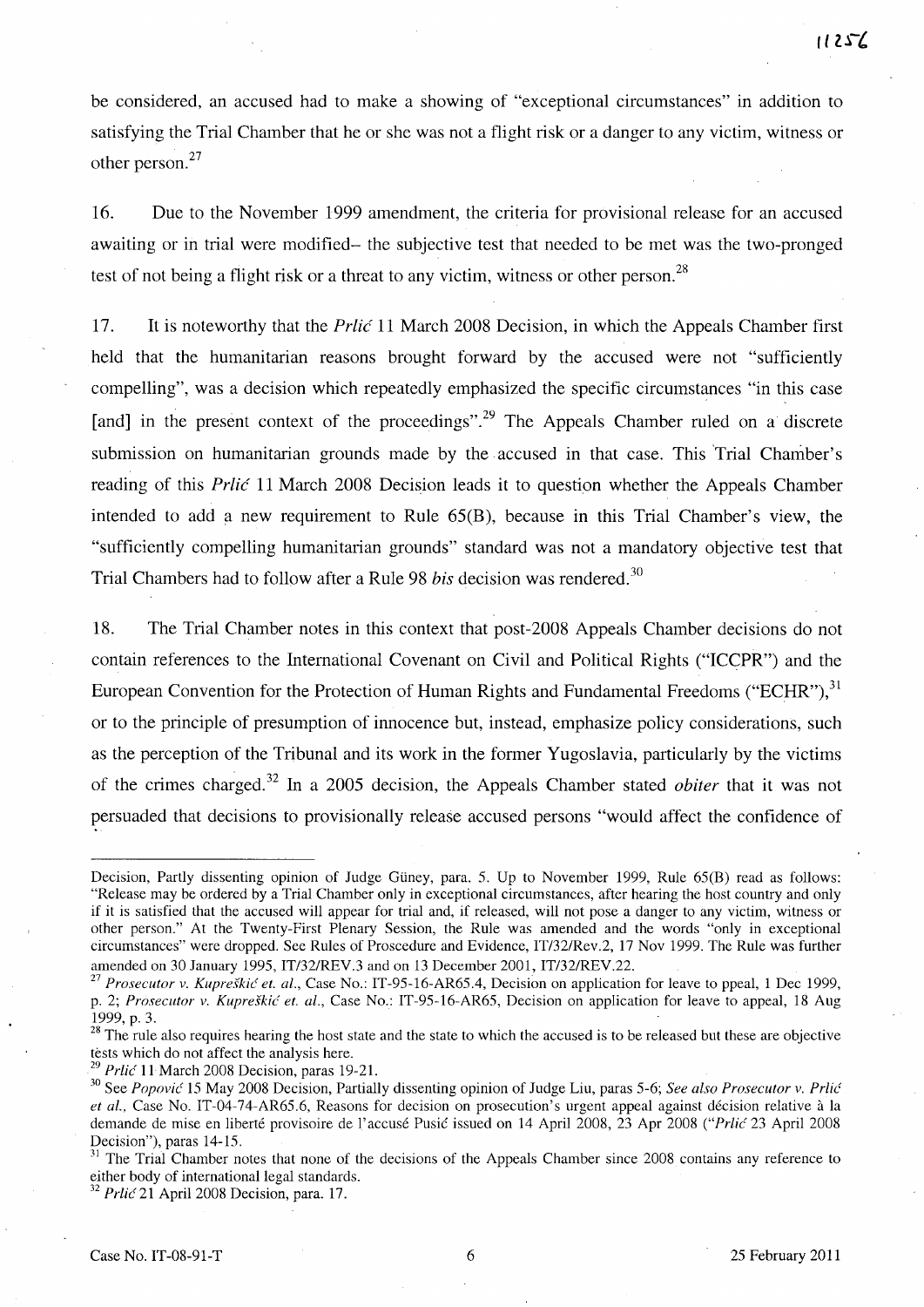the international community in the administration of justice by the [...] Tribunal".<sup>33</sup> However, in contrast to this position, in the *Prlic* 21 April 2008 Decision, the Appeals Chamber concluded that "provisional release should only be granted at a late stage of the proceedings when sufficiently compelling humanitarian reasons exist,, $34$  a conclusion which was premised on the potential prejudice victims and witnesses could suffer if accused are provisionally released to the same regions in which the victims and witnesses live. $35$ 

19. While these are relevant considerations that would always have existed from the beginning of the trial, the Appeals Chamber does not explain why they should become the basis for the creation of the new standard of "sufficiently compelling humanitarian reasons" or become determinative for the granting of provisional release, particularly in the late stages of the trial, after or even in the absence of an adverse Rule 98 *his* ruling. When interpreting Rule 65(B), earlier Appeals Chamber jurisprudence, having identified the presumption of innocence as the underpinning principle of the provision, had explicitly referred to Article 21(3) of the Statute and the relevant principles enshrined in Articles 9(3) and 14(2) of the ICCPR and Article 5(3) of the  $ECHR.<sup>36</sup>$ 

20. The Trial Chamber notes that the Appeals Chamber in the *Prlic* 23 April 2008 Decision recalled that "'any humanitarian grounds have to be assessed' in the 'context' of the two requirements expressly listed in Rule  $65(B)$ ".<sup>37</sup> Importantly, it continued that *"Rule 65(B) of the Rules does not mandate humanitarian justification for provisional release"* and that, "[u]nlike for convicted persons seeking provisional release under Rule 65(1), there is no requirement of additional 'special circumstances' justifying release under Rule 65(B) because the burden borne by a duly convicted person after full evaluation and adjudication is necessarily distinct from the burden borne by an individual who is still presumed innocent."<sup>38</sup> The Appeals Chamber held that:

if the two requirements of Rule 65(B) are met, the existence of humanitarian reasons warranting release can be a salient and relevant factor in assessing whether to exercise discretion to grant

- *34 Prlic* 21 April 2008 Decision, para. l7.
- *35 Ibid.*

<sup>37</sup>*Prlic(* 23 April.2008 Decision, para. 14, citing *Prosecutor v. Boskoski and* Tarc~ulovski, Case No. IT-04-82-AR65.4, Decision on Johan Tarculovski's interlocutory appeal on provisional release, 27 Jul 2007, para. 14.

*<sup>33</sup> Prosecutor v. Tolimir et. aI.,* Case No. IT-04-80-AR65.1, Decision on interlocutory appeal against Trial Chamber's decisions granting provisional release, 19 Oct 2005, para. 32.

*<sup>36</sup> Prosecutor v. Limaj et. al.,* Case No. IT-03-66-AR65, Decision on Fatmir Limaj's request for provisional release, 31 Oct 2003, paras 8-12; *Prosecutor v. Mrkšić et al.*, Case No.: IT-95-13/1, Decision on Mile Mrkšić's application for provisional release, 24 Ju12002, paras 28-32; *Prosecutor v. Mrda,* Case No.: IT-02-59-PT, Decision on Darko Mrda on request for provisional release, 15 Apr 2003, para 22-26; *Prosecutor v. HadZihasonivic and Kuhura,* Case No. IT-Ol-47, Decision granting provisional release to Enver Hadzihasanovic, 19 Dec 2001, paras 2-6; *Prosecutor v. Milutinovic et. al., Case No. IT-05-87-PT, Decision on Sainovic's request for variation of conditions for provisional release, 28 Jun* 2006, para. 36.

*<sup>38</sup> Prlic* 23 April 2008 Decision, para. 14 (emphasis added). See infra paras 23-26 for a discussion on the Rule 65(1) standard.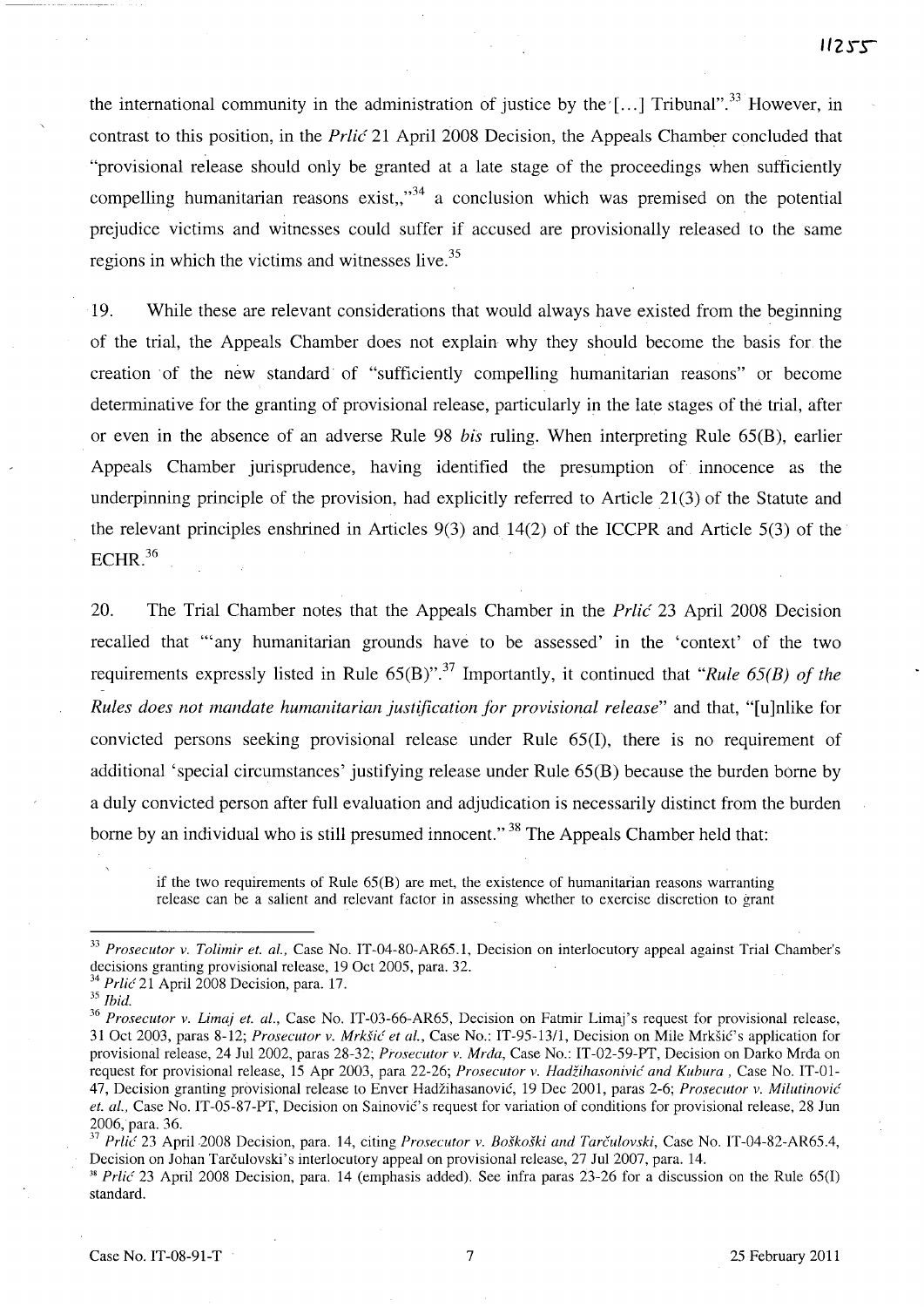provisional release. In this respect, "the weight attached to humanitarian reasons as justification for provisional release will differ from one defendant to another depending upon all the circumstances of a particular case. $3$ 

21. This Trial Chamber accepts the position taken by the Appeals Chamber in the *Prlic* 23 April 2008 Decision. Regrettably, subsequent Appeals Chamber decisions have not addressed the reasoning of the *Prlic* 23 April 2008 Decision. They have merely reverted to the position taken in the *Prlic* 21 April 2008 Decision.<sup>40</sup>

22. The Trial Chamber is of the opinion that the parameters within which it is now required to exercise its discretion under Rule  $65(B)$  have been circumscribed by the Appeals Chamber.<sup>41</sup> After assessing the test laid down in Rule 65(B), the Trial Chamber is required to evaluate whether a humanitarian ground exists which is sufficiently compelling to merit provisional release. The ordinary meaning of humanitarian grounds requires it to be construed as an *ex gratia* consideration by the Trial Chamber in the exercise of its discretion under Rule  $65<sup>42</sup>$  However, in the current jurisprudence, the existence of a humanitarian ground, and a sufficiently compelling one, constitutes a separate requirement to be met for applications for provisional release to be successful when trial proceedings have reached an advanced stage.

## 2. Comparision to the provisional release regime for a convicted person

23. Rule 65(1) contemplates and allows for provisional release of convicted persons pending an appeal. In addition to the two conditions that apply to the trial stage, the existence of "special circumstances" is prescribed.<sup>43</sup> It has held that "where an application for provisional release is made pending the appellate proceedings [ ... ] special circumstances related to humane and compassionate

*<sup>39</sup> Id.,* para. 31, citing *Prosecutor v. Popovic et al.,* Case No. IT-05-88-AR65.3, Decision on interlocutory appeal of Trial Chamber's decision denying Ljubomir Borovcanin provisional release, 1 Mar 2007, para. 20.

<sup>&</sup>lt;sup>40</sup> See, e.g., *Popović* 15 May 2008 Decision; *Prlić* 16 December 2008 Decision; *Čermak* 3 August 2009 Decision, para. 6.

<sup>&</sup>lt;sup>41</sup> See *Prosecutor v. Popović et al.*, Case No. IT-05-88, Decision on Gvero's motion for provisional release with Judge Agius' dissenting opinion and Judge Prost's separate declaration, 17 Dec 2009, Judge Prost's separate declaration, para. *3; Popovic* 15 May 2008 Decision, Partially dissenting opinion of Judge Gtiney, para. 10 and Partially dissenting opinion of Judge Liu, paras 7-8; *Stojić* 29 April 2008 Decision, Partly dissenting opinion of Judge Güney, para. 1; *Prosecutor v. Perišić,* Case No. IT-04-81-T, Decision on Mr. Perišić's motion for provisional release, 31 Mar 2010, para. 21. The Appeals Chamber has, in the past, cautioned Trial Chambers against taking decisions merely to achieve formal consistency in outcome, to avoid criticism. In *Prosecutor v. Mrksic et. aI.,* IT-95-13/l-AR65, Decision on appeal against refusal to grant provisional release, 8 Oct 2002, para. 9. It held: "Academic and opinion writers and the interested public may, of course, nevertheless wrongly perceive an inconsistency in those two cases in relation to the same authority, and criticise the Tribunal for what has been wrongly perceived. Trial Chambers should take care to explain their decisions in a way to avoid such criticisms, but they cannot be expected to change their view of the facts in a particular case in order to avoid unfounded criticism. Nor should the Appeals Chamber interfere with either such case simply because of the possibility of such criticism."

<sup>42</sup> See *Prosecutor v. Simic,* Case No.: IT-95-9-A, Decision on motion of Blagoje Simic pursuant to Rule 65(1) for provisional release for a fixed period to attend memorial services for his father, 21 Oct 2004, para. 14. para. 14.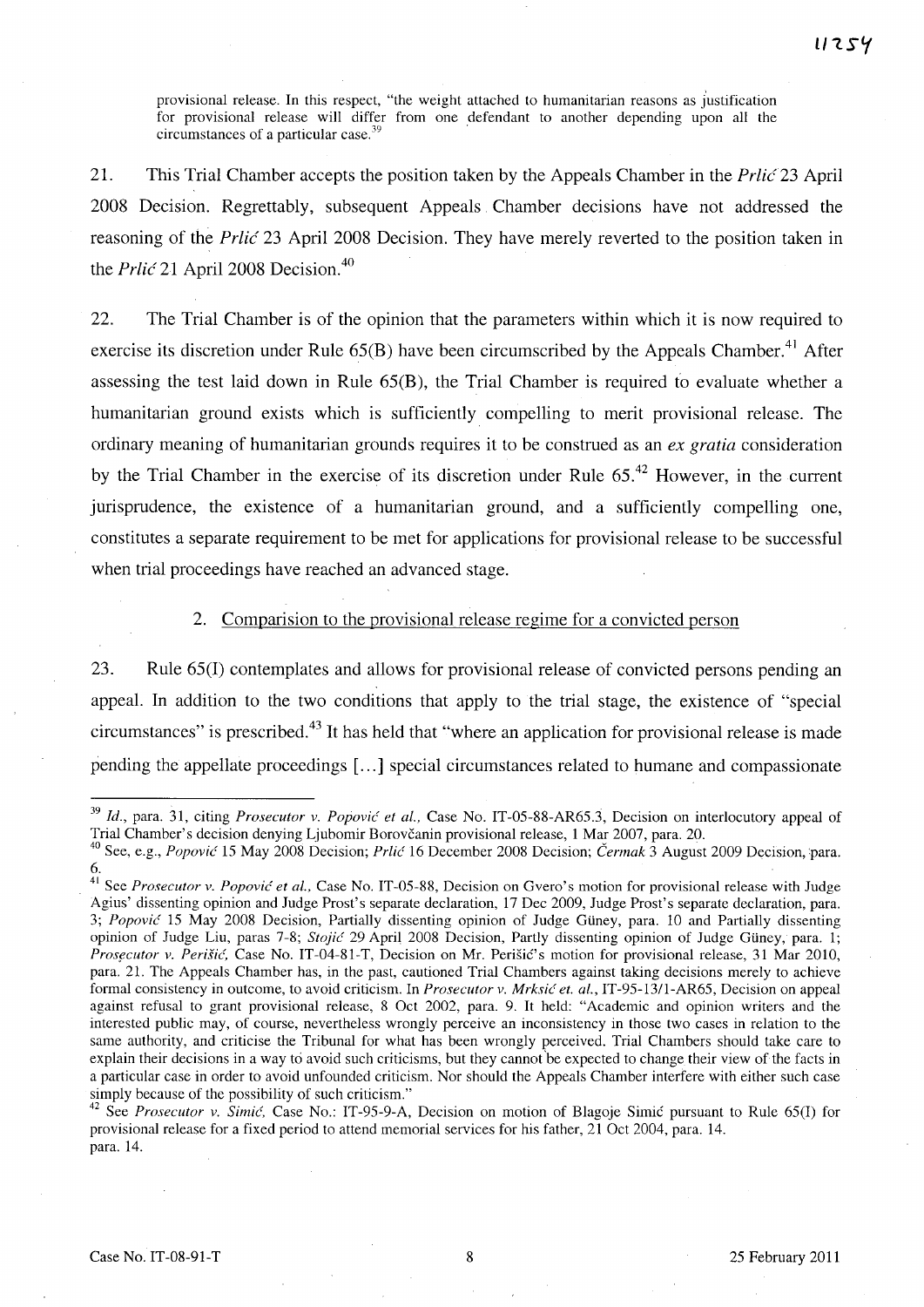considerations exist where there is an acute justification, such as the applicant's medical need or a memorial service of a close family member."<sup>44</sup> In its view, "the notion of acute justification [is] inextricably linked to the scope of special circumstances which could justify provisional release on compassionate grounds at the appellate stage".45

24. **In** the words of the Appeals Chamber, the "fact that an individual has already been sentenced is a matter to be taken into account by the Appeals Chamber when balancing the probabilities".<sup>46</sup> It has held that conviction for very serious crimes distinguishes an appellant's situation from that of accused persons.<sup>47</sup> The Appeals Chamber has also considered that a convicted person's incentive to flee is greater the more severe the prison term imposed.<sup>48</sup>

25. This Trial Chamber recalls that the Appeals Chamber in *Strugar* held that "the fact that some accused have been granted provisional release for comparable reasons pending their trial cannot be automatically applied by analogy to persons who have already been convicted by a Trial Chamber and who are seeking provisional released pending the appellate proceedings."<sup>49</sup> However, on several occasions, it appears that the Appeals Chamber has effectively applied the standard of a Rule 65(1) when considering Rule 65(B) applications on appeal.

26. The Trial Chamber questions whether it would have been the intention· of the Appeals Chamber in its post-2008 development of the jurisprudence to create as high a standard for accused after the end of the Prosecution case as that set forth by Rule 65(1) for convicted persons. **In** the Trial Chamber's view, this would not only go against the apparent words of Rule  $65(B)$  but would also contradict its underling principle - the presumption of innocence of the accused.

### 3. Mićo Stanišić's circumstances

27. Since the Trial Chamber last considered and granted an application for provisional release from Mico Stanisic, the Prosecution rested its case on 1 February 2011. Meanwhile, Mico Stanisic did not move for a judgement of acquittal under Rule 98 *his.* 

<sup>&</sup>lt;sup>43</sup> The Appeals Chamber has held that an applicant has a "substanial burden of proof" to show that the three requirements of Rule 65(1) have been met. *Prosecutor v. Mucic et. aI.,* IT-96-21-A, Decision on motion by appellant Zdravko Mučić for provisional and temporary release, 14 Dec 2001.

<sup>&</sup>lt;sup>44</sup> Prosecutor v. Strugar, Case No. IT-01-42-A, Decision on Defence request seeking provisional release on the grounds of compassion, confidential, 2 Feb 2008 *("Strugar* Decision"), para. 12. See also *Prosecutor v. Brdanin,* Case No. IT-99-36-A, Decision on Radoslav Brdanin's motion for provisional release, 23 Jul 2007, para. 6, with further references.

*<sup>45</sup> Strugar* Decision, para. 12.

*<sup>46</sup> Prosecutor v. Calic,* IT -98-29-A, Decision on second Defence request for provisional release by Stimislav Galic, 31 Oct 2005, para. 3.

<sup>47</sup>*Id,* para. 16.

*<sup>48</sup> Ibid.* 

*<sup>49</sup> Strugar* Decision, para. 11.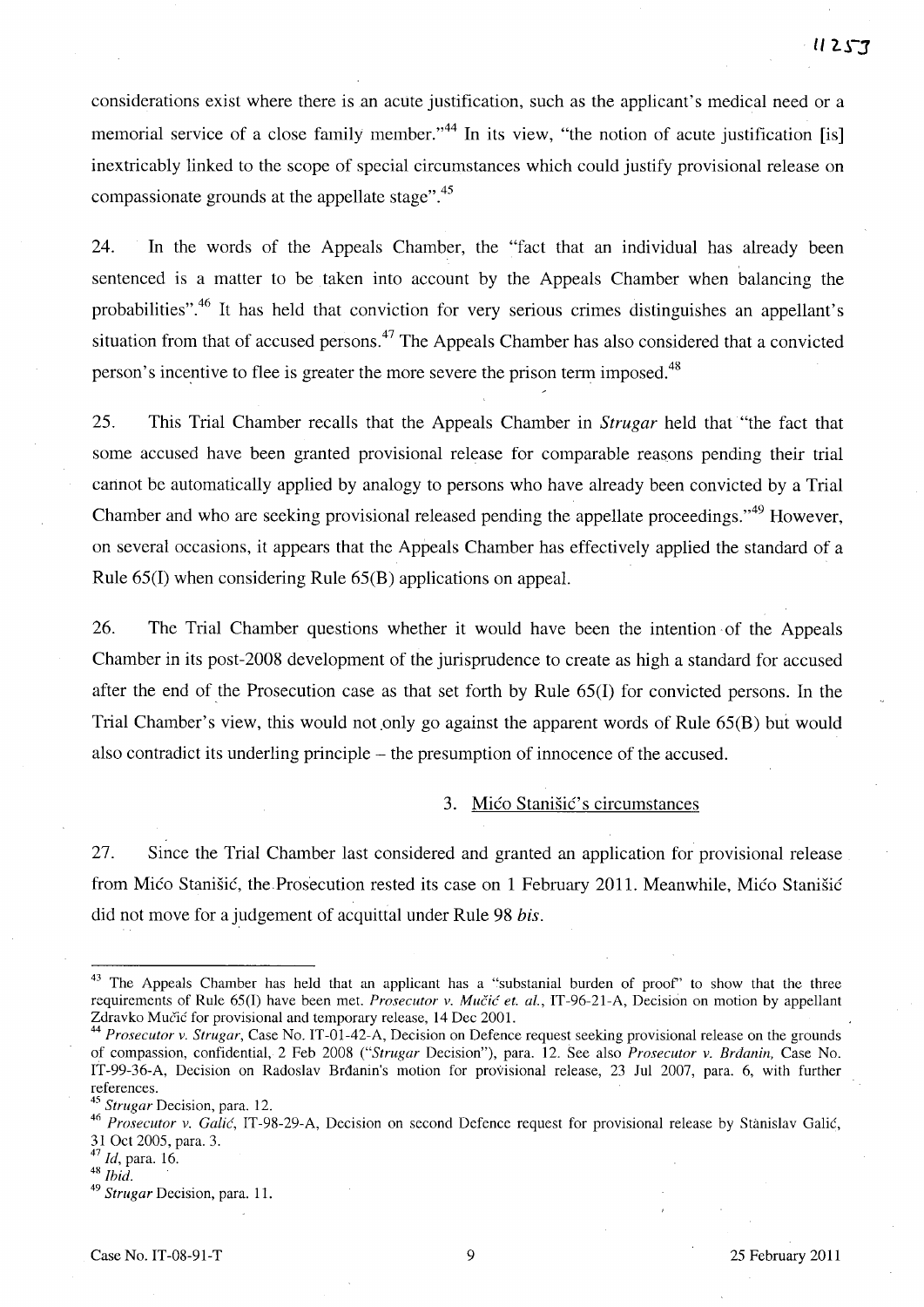28. The Trial Chamber notes that Mico Stanisic voluntarily surrendered to the Tribunal, has been provisionally released on several occasions and has always abided by the conditions imposed by the Trial Chamber.<sup>50</sup> He was provisionally released most recently from 21 December to 6 January 2011, at which point only five Prosecution witnesses remained to be heard.<sup>51</sup> The Trial Chamber notes that at the time of the last provisional release, Mico Stanisic was already well aware of the Prosecution's case and the evidence against him presented over one and half years of trial. Finally, the Trial Chamber notes that Mico Stanisic does not seek to be provisionally released to Bosnia and Herzegovina, where most of the victims of the crimes he is charged with in the indictment are likely to reside, but to Belgrade in Serbia.

29. The Trial Chamber has also considered Mico Stanišic's personal guarantee,<sup>52</sup> the guarantee from Serbia,<sup>53</sup> and the non-objection of the host stage to his provisional release.<sup>54</sup> It has further assessed the practical advantage of having him close to his Defence team in Belgrade, during the final stages of preparation of his case and notes that he has not advanced any humanitarian grounds in the Motion.

30. The Trial Chamber is of the opinion that the change in circumstances from its recent decision to grant provisional release, caused by the hearing of only five remaining witnesses, the closure of the Prosecution's case, and Mico Stanisic's option not to make an application under  $\sim$ Rule 98 *his,* do not change its view that the Accused will appear for trial and, if released, will not pose a danger to any victim, witness or other person. **In** its opinion, it is only the change in the stage of the proceedings which, due to the overriding effect of Appeals Chamber precedent, of which the Trial Chamber is cognisant, requires that the Motion be denied for lack of "compelling humanitarian grounds".

## **Ill. DISPOSITION**

31. Pursuant to Rules 65 and 126 *his* of the Rules, the Trial Chamber

<sup>52</sup> Motion, Annex B.

<sup>&</sup>lt;sup>50</sup>See Prosecutor v. Mićo Stanišić, Case No. IT-04-79-PT, Decision on Mićo Stanišić's motion for provisional release, 19 Jul 2005; Order reinstating provisional release, 10 Jul 2008; Order reinstating provisional release, 12 Jun 2009; Decision granting Mr. Stanišić's motion for provisional release during the winter recess, 11 Dec 2009; Decision granting Mićo Stanišić's motion for provisional release during the court summer recess, 16 Jul 2010; Decision granting Mico Stanišic's motion for provisional release during the court winter recess, 3 Dec 2010.

<sup>&</sup>lt;sup>51</sup> The Trial Chamber notes that of the five witnesses that were heard in January 2011, upon Mico Stanišic's return from his last provisional release, two witnesses, ST191 and Nedeljko Đekanović, ,were recalled for additional crossexamination of a limited nature, and one, Ewan Brown, was a miltary expert whose report had been disclosed to the Accused earlier on in the trial. .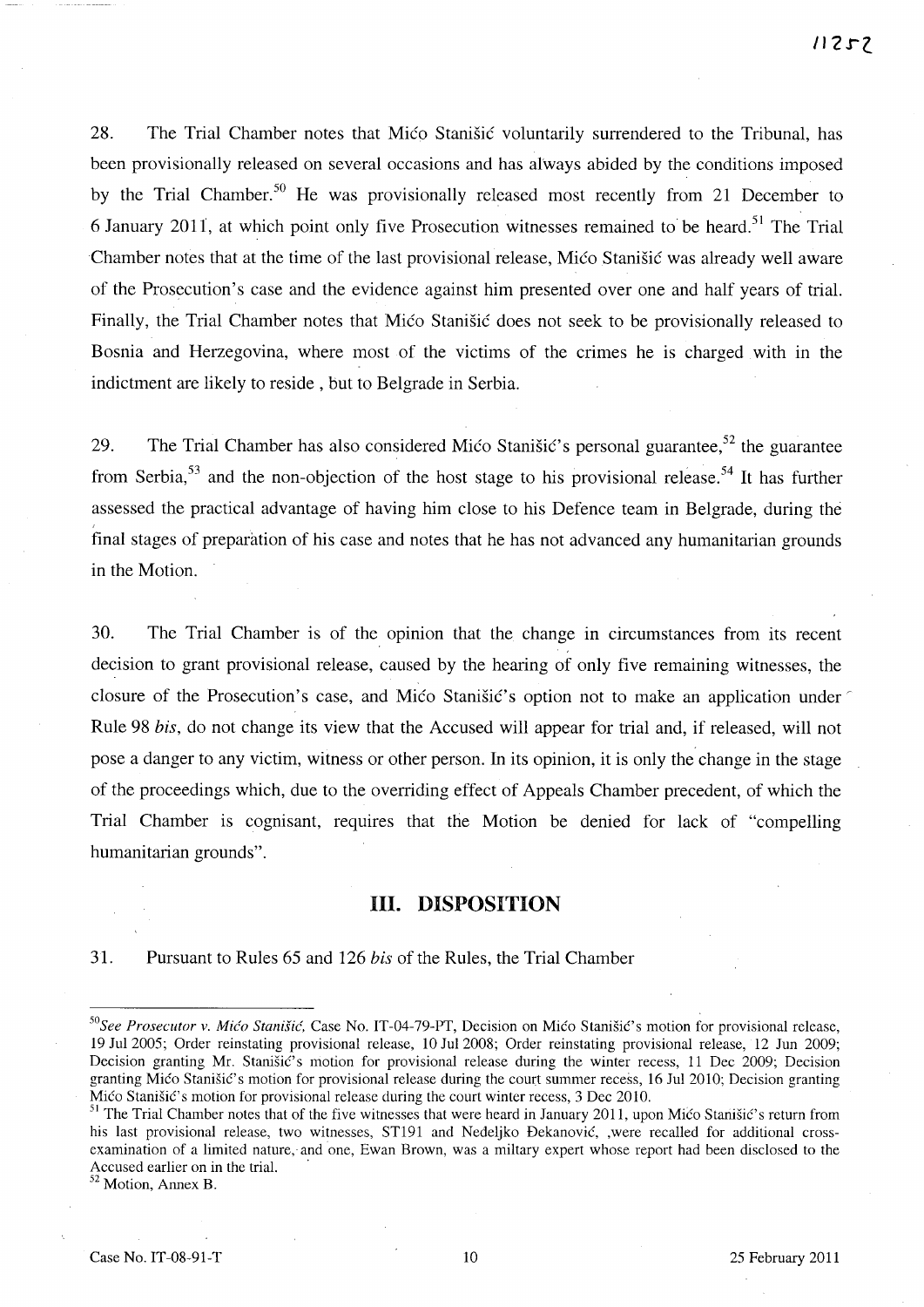**GRANTS** leave to file the Reply, and

**DENIES** the Motion.

Done in English and French, the English version being authoritative.

*xfJ/1v/1(*   $\overline{\phantom{a}}$ 

Judge Burton Hall Presiding

Dated twenty-fifth day of February 2011 At The Hague The Netherlands

**[Seal of the Tribunal]** 

<sup>&</sup>lt;sup>53</sup> See supra, para. 10.

<sup>&</sup>lt;sup>54</sup> See supra, para. 11.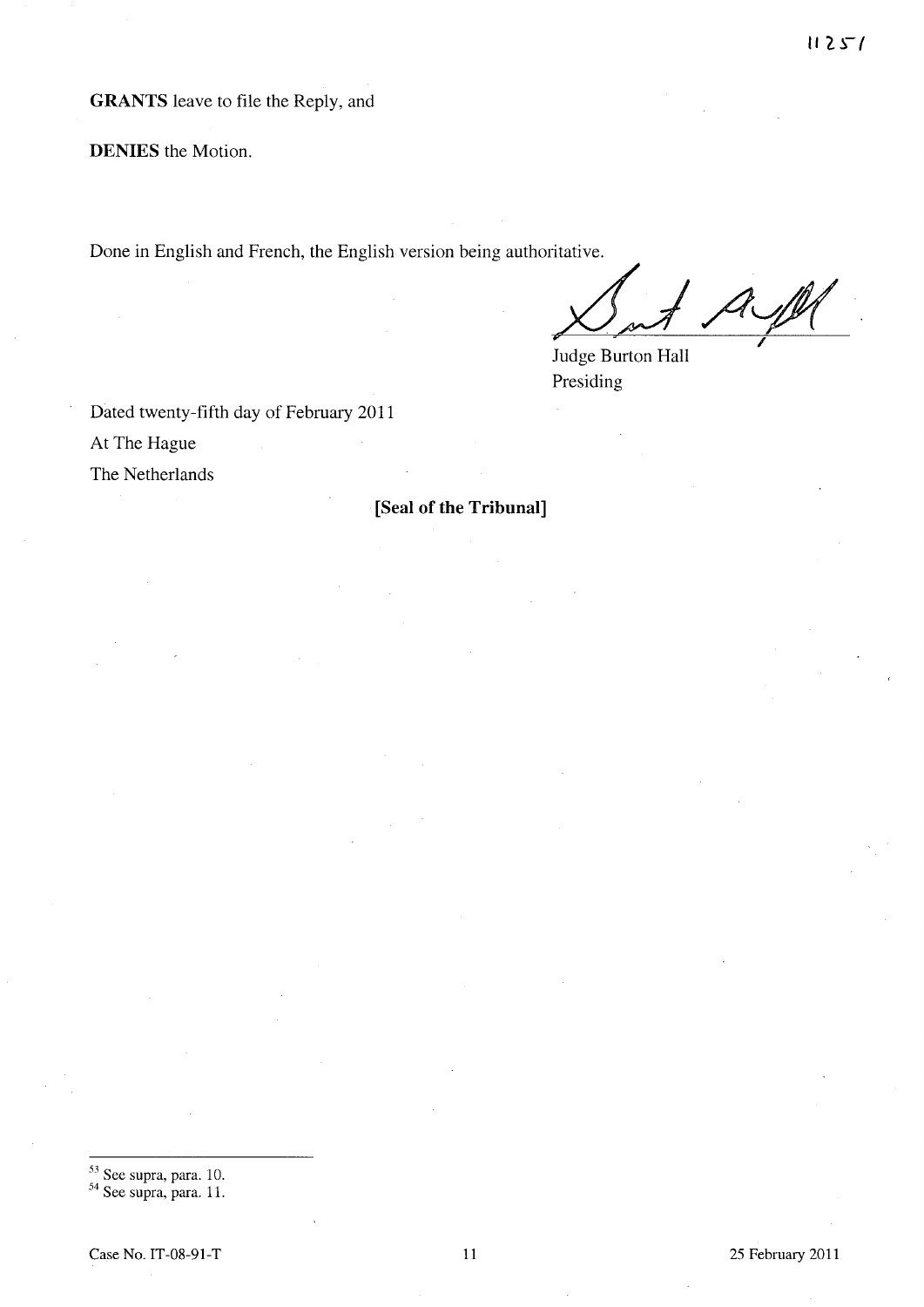# **CONCURRING SEPARATE DECLARATION OF JUDGE DELVOIE**

1. I am in complete agreement with the reasoning presented in the unanimous decision of the Trial Chamber. Through this separate opinion, I only explore a limited aspect of the principle of precedent as applied in this Tribunal to supplement the reasoning of the unanimous decision.

2. I rely on the *Aleksovski* Appeal Judgement as the leading jurisprudence on the principle of precedent,<sup>1</sup> where the Appeals Chamber addressed, *inter alia*, whether decisions of the Appeals Chamber are binding on itself? I understand the Appeals Chamber as having identified the underpinning principle as that of the right of every accused to a fair trial, an aspect of which requires that like cases be treated alike and decided possibly by the same reasoning. It, however, also noted that the need for continuity of judicial decisions must be balanced "by a residual principle that ensures that justice is done in all case".<sup>3</sup>

3. Accordingly, it concluded that in the interests of certainty and predictability, the Appeals Chamber should follow its previous decisions, but should be free to depart from them for cogent reasons in the interests of justice.<sup>4</sup> It later clarified that the Appeals Chamber should do so "in exceptional circumstances [ ... ] after the most careful consideration" has been given to it, "both as to the law, including the authorities cited, and the facts".<sup>5</sup> Significantly, it laid down that where the Appeals Chamber is "faced with previous decisions that are conflicting, it is *obliged* to determine which decision it will follow".<sup>6</sup>

4. The Appeals Chamber in the *Prlic* 11 March 2008 decision found that the Trial Chamber "failed to discuss the impact of its *98bis* Ruling when granting provisional release", which constitutes a significant change in circumstance. <sup>7</sup>**It** further found that in "the circumstances of this case", the humanitarian grounds offered by the Accused were not sufficiently compelling to warrant an exercise of the Trial Chamber's discretion in favour of granting the Accused provisional release.<sup>8</sup>

- Aleksovski Appeal Judgement, para. 111. Emphasis added.
- <sup>7</sup>*Prlic:* 11 March 2008 Decision, paras 19-20.

<sup>H</sup>*Ibid.,* para. 21.

<sup>I</sup>*Prosecutor* v. *Aleksovski,* Case No. **IT** -95-1411-A, Judgement, 24 Mar 2001 *("Aleksovski* Appeal Judgement").

*<sup>2</sup> Ibid.,* pp 41-47.

<sup>3</sup>*Ibid.,* paras 101-105.

<sup>4</sup>*Ibid.,* para. 107.

*S Ibid.,* para. 109; *Prosecutor* v. *Blagojevic et. ai,* Case No. IT-02-65-AR65 & IT-02-60-AR65.2, Decision on provisional release of Vidoje Blagojević and Dragan Obrenović, 3 Oct 2002, para. 5.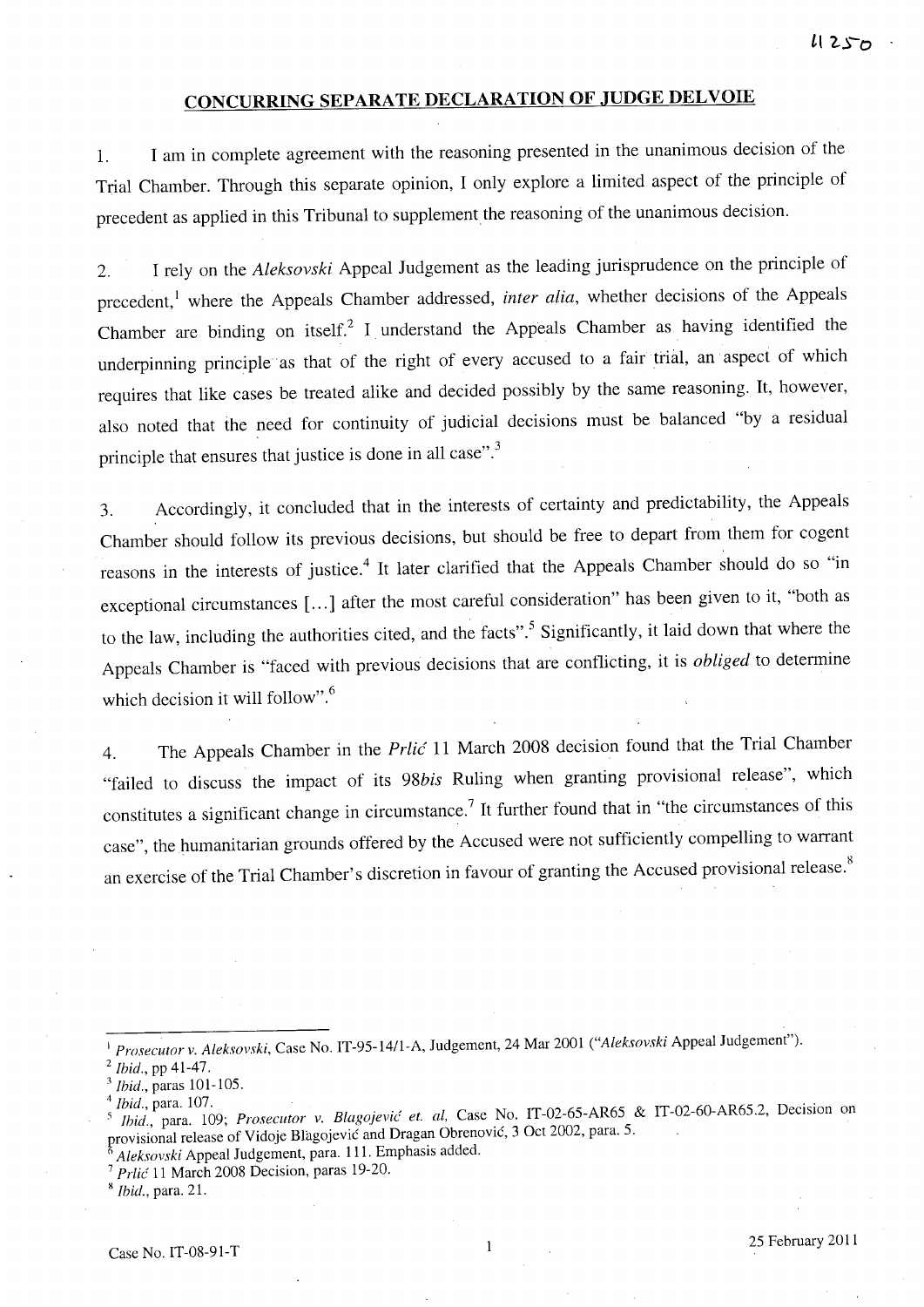5. However, in the Prlic 21 April 2008 Decision, when considering whether the "updated information" submitted by the same Accused merited an exercise of the Trial Chamber's discretion, in their favour, the Appeals Chamber "notes that the development of the Tribunal's jurisprudence implies that an application for provisional release brought at a late stage of the proceedings, and in particular after the close of the Prosecution case, *will only be granted when* serious and sufficiently compelling humanitarian reasons exist".<sup>9</sup> In doing so, it cites the Prlic 11 March 2008 Decision as the leading authority and additionally refers to two decisions of Trial Chambers made pursuant to the very same decision and to three earlier Trial Chamber decisions.<sup>10</sup>

6. It is my humble opinion that the Appeals Chamber placed improper reliance on the sole previous decision, drawing a *ratio* from a reasoning applied in the circumstances of the specific case,<sup>11</sup> and on Trial Chambers that had applied this sole previous decision in comparable circumstances. 12 Furthermore, it erroneously cited three ealier decisions made by Trial Chambers in the circumstances of the facts before them to discern a pattern in the development of that jurisprudence.<sup>13</sup> Thereby, it is my respectful view that the Appeals Chamber did not give "careful consideration both to the law, including the authorities cited, and to the facts" per the standard set out in the *Aleksovski* Appeal Judgement.<sup>14</sup>

7. This view of the Prlic 11 March 2008 Decision and its interpretation as found in the Prlic 21 April 2008 Decision are both articulated by the Appeals Chamber in the Prlic 23 Aprill 2008 Decision.<sup>15</sup> It concluded that the existence of humanitarian reasons can be a salient and relevant factor in favour of exercising discretioq, but is not a requirement under Rule 65(B), by identifying that the Prlic 11 March Decision "asked for the existence of sufficiently compelling humanitarian

*<sup>9</sup> Prlic* 21 April 200S Decision, para. 17. Emphasis added.

<sup>10</sup> Id., fn 52, reproduced here for ease of reference - *Prlic* 21 April 2008 Decision, para. 21. *See also, Prosecutor v. Prlic et al.,* Case No. IT-04-74-T, *Decision relative a la demande de mise en liherte provisoire de l'accuse Prlajak,*  with confidential Annex, 1 Apr 2008, pp 6-8; *Prosecutor v. Milutinović et al.*, Case No. IT-07-85-T, Decision on Sainovic motion for temporary provisional release, 4 Apr 200S, paras 7-9; *Prosecutor v. Prlic et aI.,* Case No. IT-04-74- T, *Décision relative à la demande de mise en liberté provisoire de l'accusé Coric*, with confidential Annex, 8 Apr 2008, pp 6-7; *Prosecutor v. Milutinovic et al.,* Case No. IT-07-S5-T, Decision on Lazarevic motion for temporary provisional release, 15 Apr 200S; *Prosecutor v. Ademi.* Case No. IT-04-78, Order on motion for provisional release, 20 Feb 2002 ("Ademi Order"), para. 22; *Prosecutor v. Halilović*, Case No. IT-01-48-T, Decision on motion for provisional release, 21 Apr 2005 *("Halilovic<Decision"),* pp 3-4; *Prosecutor v. Haradinaj et al..* Case No. IT-04-S4-T, Decision on Defence motion on behalf of Ramush Haradinaj for urgent provisional release (Confidential), 3 October 2007 *("Haradinaj* Decision"), p. 3.

<sup>&</sup>lt;sup>11</sup> Popovic 15 May 2008 Decision, Partly dissenting opinion of Judge Liu, where he states that, having been a member of the Bench that decided the *Prlic* 11 March 200S Decision, there was no intention of creating a general principle and the reliance by the majority on it is misplaced, para. 6.

<sup>&</sup>lt;sup>12</sup> Prlic 21 April 2008 Decision, Partly dissenting opinion of Judge Güney, para. 7.

<sup>13</sup> Id.; *Ademi* Order, which considered that the proximity of a prospective judgement *may* weigh against a decision to release, para. 22; *Halilovic* Decision, where the application was made "during the course of the trial", the Trial Chamber denied provisional release since the facts submitted in support of the Motion did not amount to "exceptional circumstances", pp 3-4; *Haradinqi* Decision, where the application was for immediate release was granted on the basis of compelling humanitarian grounds of "such an acute nature that immediate provisional release is warranted", p. 3. <sup>14</sup>*Aleksovski* Appeal Judgement, para. 109.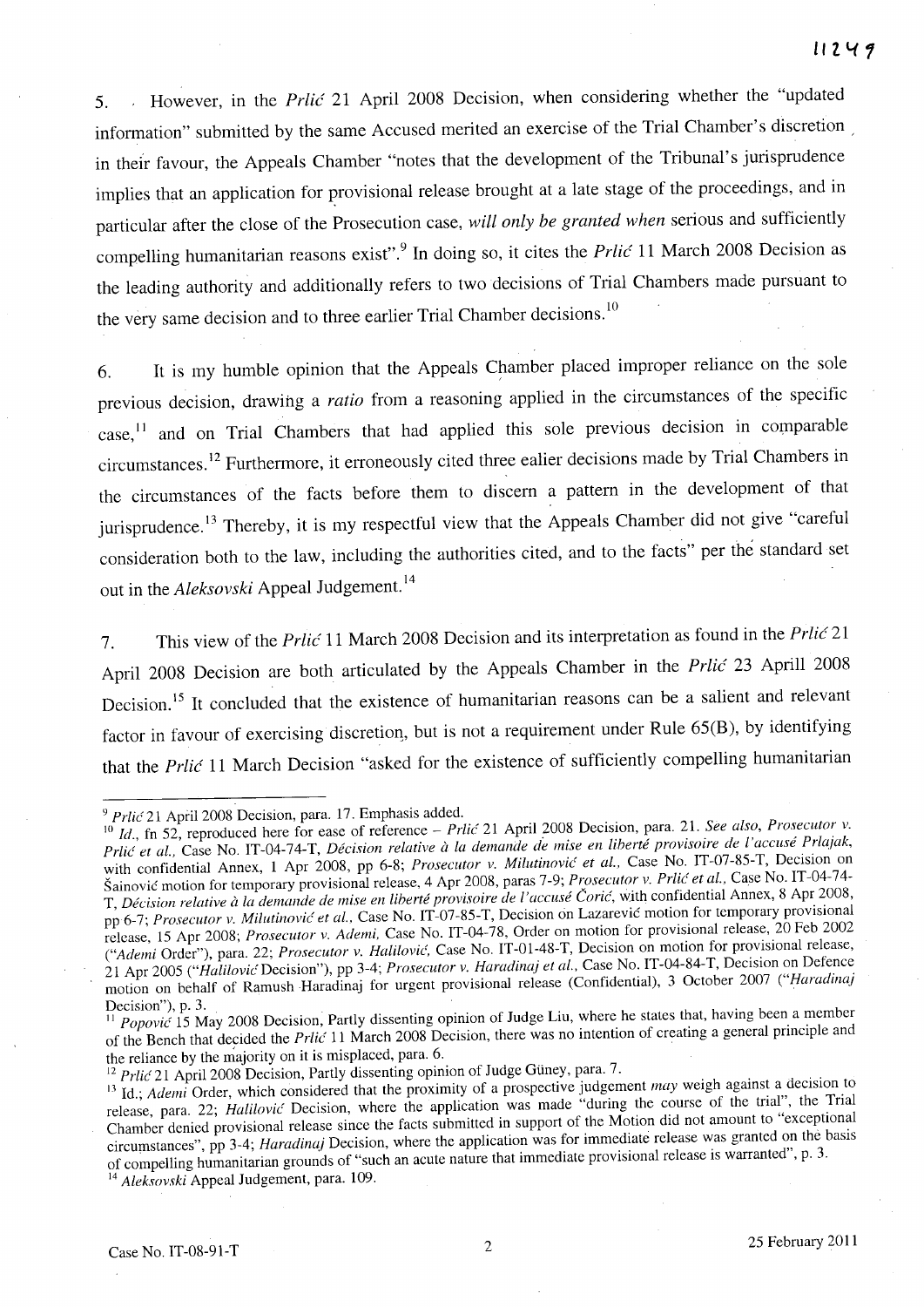grounds" in the absence of clarity of the flight risk, given that the Trial Chamber had not evaluated the impact of its Rule 98 *bis* ruling.<sup>16</sup> As such, it is plain from the reasoning that the Appeals Chamber clarified that the two earlier decisions were both to be viewed in the "context" of the circumstances of that particular case and did not create a higher standard that places an additional burden on those presumed innocent, similar to that borne by convicted persons under Rule  $65(I)$ .<sup>17</sup>

8. I note that subsequent Appeals Chamber decisions refer to and rely upon the *Prlic*<sup>11</sup> March 2008 and Prlic 21 April 2008 Decisions when imposing the requirement of 'sufficiently compelling humanitarian grounds' as an additional "anomously strict standard of explicitness" for accused seeking provisional release after the close of the Prosecution case.<sup>18</sup> While strong dissents were appended to each of these decisions, in my humble opinion, these subsequent decisions neither address the Prlic 23 April 2008 Decision nor why they depart from it, and since there is an apparent tension in what was then the most recent rulings, they similarly do not determine why one is followed over the other, as the *Aleksovski* Appeal Judgement obligesthe Appeals Chamber to do<sup>19</sup>.

9. This being the trajectory along which the Appeals Chamber jurisprudence resulted in the creation of a new and additional standard, 1 respectfully note that there exists a lack of cogent reasons for the departure from existing settled jurisprudence on the application of Rule 65(B) since the amendment of November 1999. I, most respectfully, suggest that the Appeals Chamber not only created a "highly questionable precedent"<sup>20</sup>, but, in the absence of cogent reasons, did so in a manner inconsistent with its own pronouncements on the authority and duties of the Appeals Chamber.

10. As Trial Chambers are bound by the *ratio decidendi* of Appeals Chamber decisions,<sup>21</sup> this Trial Chamber has conformed with the jurisprudence as it has developed. However, in the absence of cogent reasons that allow departing from the existing jurisprudence in exceptional circumstances,

<sup>15</sup>*Prlic23* April 2008 Decision, paras 14-15.

<sup>16</sup>*Ibid.,* para. 15.

<sup>17</sup>*Ibid.,* para. 14.

<sup>18</sup> Prlic 25 April 2008 Decision, para. 16 and Partly dissenting opinion of Judge Güney, para. 1; *Stojić* 29 April 2008 Decision, paras 16-17; *Popovic* 15 May 2008 Decision, paras 18, 24; *Prosecutor v. Prlic, et al.*, Case No. IT-04-74-AR65.14, Decision·on "Prosecution's appeal from decision relative a la demande de mise en liberte provisoire de l'Accuse Prli6 dated 9 April 2009", 5 Jun 2009, para. 7; *Cermak* 3 August 2009 Decision, para. 6. See also, *Prosecutor v. Popović et. al., Case No. IT-05-88-T, Decision on Miletic's motion for provisional release (Confidential), 15 Oct* 2009, Judge Prost's dissenting opinion of, para. 12.

<sup>19</sup>*Aleksovski* Judgement, para. 111.

<sup>20&</sup>lt;sup>*Oric*</sup> Appeal Judgement, Partially dissenting opinion and declaration of Judge Liu, p. 73, paras 7-8.

<sup>21</sup>Aleksovski Appeal Judgement, para. 113. *See also* Martic Appeal Judgement (S October 200S), para. S; Brdanin et al., Decision on Apllication by Momir Talic for the disqualification and withdrawal of a Judge, 18 May 2000, para. 6; Kordic et aI, Decision on Joint Defence Motion to dismiss the amended indictment for lack of jurisdiction based on the limited jurisdictional reach of Articles 2 and 3, 2 March 1999, para. 12